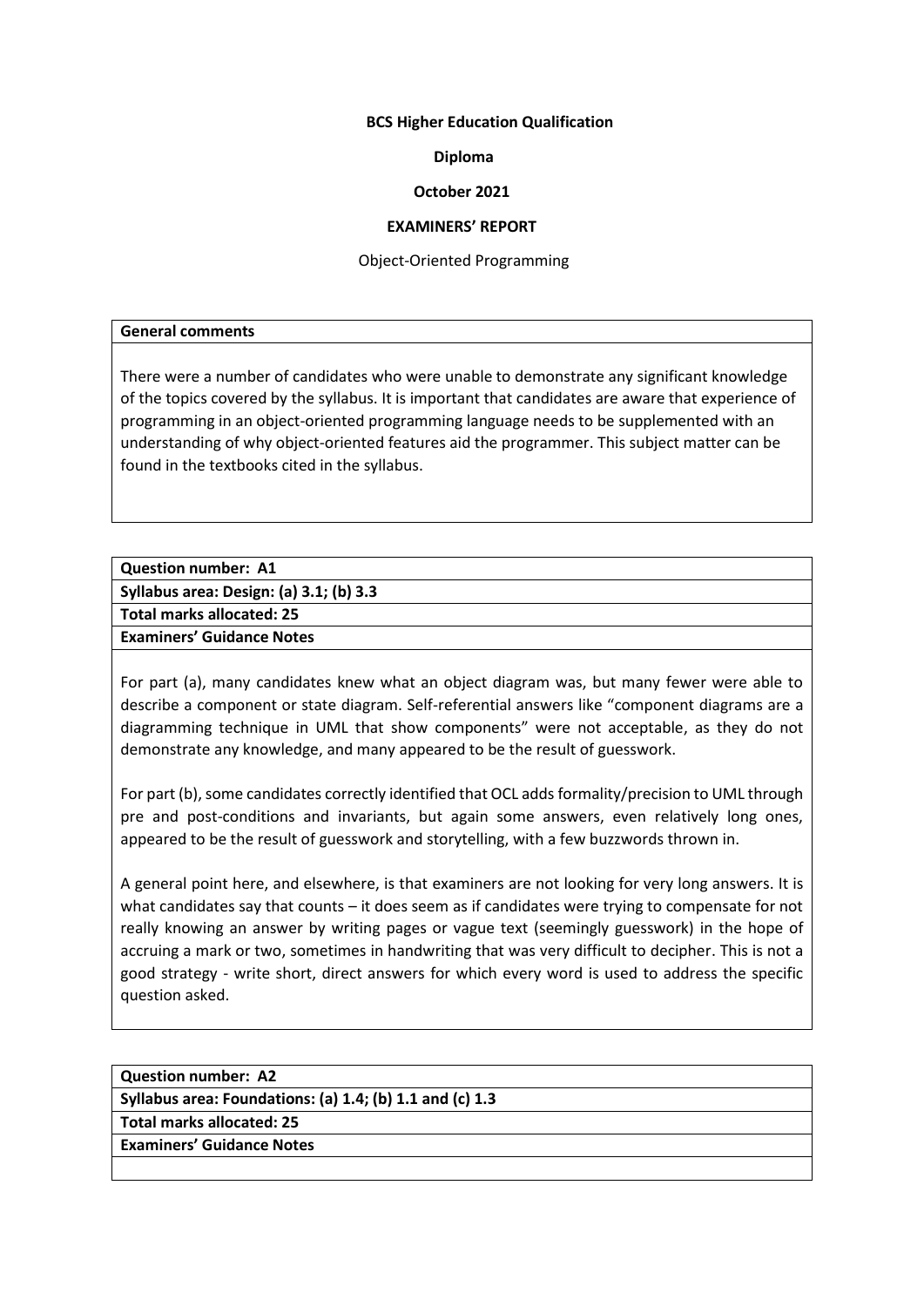For part (a), the majority of candidates were able to describe what coupling and cohesion meant, in many cases, in quite a detailed and informative way. However, many candidates neglected to read the question carefully enough, and did not relate what they were writing to *object-oriented systems*, so were only able to win a fraction of the available marks.

For part (b), it was necessary to associate structured programming with sequence, selection and iteration, along with sub-routines, and ideally to point out that they tried to move away from unstructured techniques. For the procedural programming paradigm, it was necessary to mention that these languages call procedures. Many candidates were able to do this, but very few read the question carefully enough and were able to identify how structured and procedural concepts *contributed* to the object-oriented paradigms, or even where these features are to be found in object-oriented languages.

For part (c), the majority of candidates could describe the differences between typed and untyped languages, including provided languages that use each approach, and sometimes associating these terms with static and dynamic, and weak and strong typing. Not all candidates provided the example that was requested in the question to demonstrate the differences, so were not awarded all available marks.

| <b>Question number: A3</b>                                       |
|------------------------------------------------------------------|
| Syllabus area: Design and Practice: (a) 3.1; (b) 3.2 and (c) 4.4 |
| Total marks allocated: 25                                        |
| <b>Examiners' Guidance Notes</b>                                 |
|                                                                  |

In part (a), candidates were asked to draw a class diagram relating to a 3-class code fragment provided. There were very few completely correct answers. Common mistakes were: to neglect to include the types of attributes; to mangle attribute names when writing them down; to fail to connect the three classes appropriately; to include only attributes but not methods; to mix code with the class diagram (e.g., including curly brackets, or if statements); to fail to spot that studentCount was a static variable; to fail to spot that noOfCredits had an initial value. It should be noted that there is a composition-like relationship between registration, student and module, since instances of student and module are statistically declared inside registration – student and module are therefore destroyed if registration is destroyed. This was frequently overlooked.

In part (b), candidates were asked to draw two object interaction diagrams (one valid, one invalid) using at least two of the three classes from the previous question, and explain why the invalid diagram was incorrect. Many of the diagrams provided were not recognisable as object interaction diagrams. Some diagrams claimed to be invalid were valid, and vice versa. Some failed to explain why the diagram claimed to be invalid was invalid.

In part (c), candidates were asked to state how state transition diagrams can aid testing. There were some quite vague and convoluted responses that skirted around the issue, and did not make clear unambiguous statements. For instance, many didn't use words like *state* and *event*, and did not associate the diagram with the formulation of black box test cases to determine whether correct states were entered when corresponding events occurred.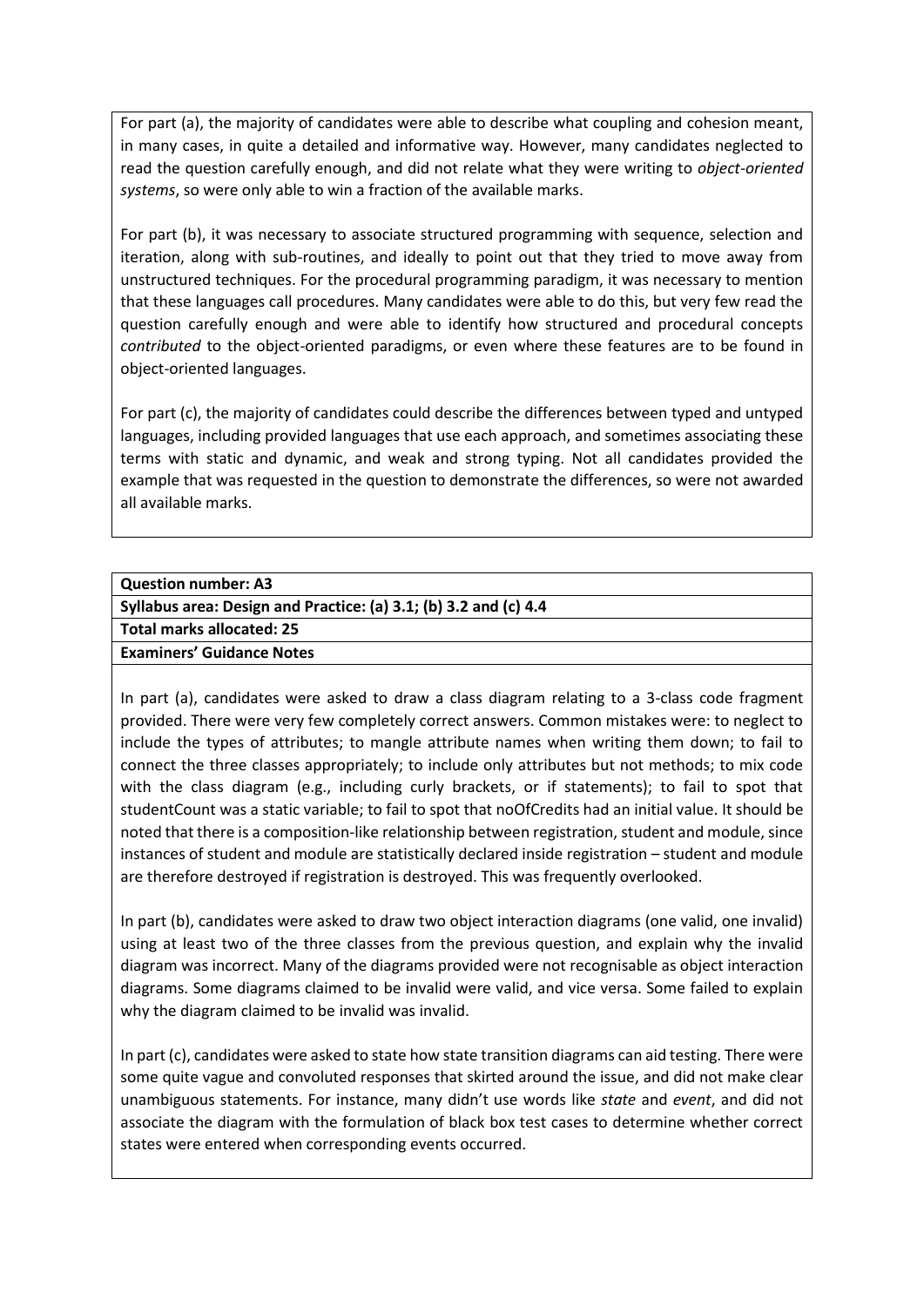**Question number: B4**

**Syllabus area: (a) Foundations 1.1; (b) Concepts 2.1, 2.2, Practice 4.1**

**Total marks allocated: 25**

**Examiners' Guidance Notes**

For part (a), most candidates could name two features of the object-oriented paradigm and described them in depth, often with accompanying code. This gained some credit if they were relevant, but to achieve a high mark, the candidate needed to explain why each feature had disadvantages compared to procedural programming.

For part (b), the candidate had to produce a code fragment that demonstrated an appropriate use of an abstract class from a realistic scenario. Some candidates presented very outline code, such as an abstract Class A, with subtypes Class B and Class C. Whilst this demonstrates an abstract class, it is not a realistic scenario that would be found in real life. To gain a high mark, the scenario needed to be based on an appropriate real-life scenario. Credit was given to candidates who included some discussion of the scenario to explain that it was suitable for an abstract class.

To gain credit, the code needed to include an abstract class, some candidates presented a superclass with subtypes, but there was no evidence of an abstract class. Any object-oriented programming language was acceptable; the most popular languages were Java or C++/C#.

Some candidates just discussed the process of abstraction, but failed to relate this to the use of abstract classes.

| <b>Question number: B5</b>                                      |
|-----------------------------------------------------------------|
| Syllabus area: (a) Concepts 2.3, Practice 4.3; (b) Practice 4.1 |
| Total marks allocated: 25                                       |
| <b>Examiners' Guidance Notes</b>                                |
|                                                                 |

For part (a), most candidates could describe what overloading meant and included some examples. To gain a high mark the examples needed to be based on a realistic scenario, whilst often the examples were very basic and did not reflect real life scenarios.

Part (b) was often not attempted. Those who did attempt it, sometimes confused the open-closed principle (OCP) with encapsulation or access modifiers, assuming that public and private modifiers equated with the open-closed principle.

Some candidates just presented code with no explanation or comments in the code to say why it demonstrated OCP. To gain a high mark some explanation should be included to say how the code supported the principle of components being open for extension, but closed for modification.